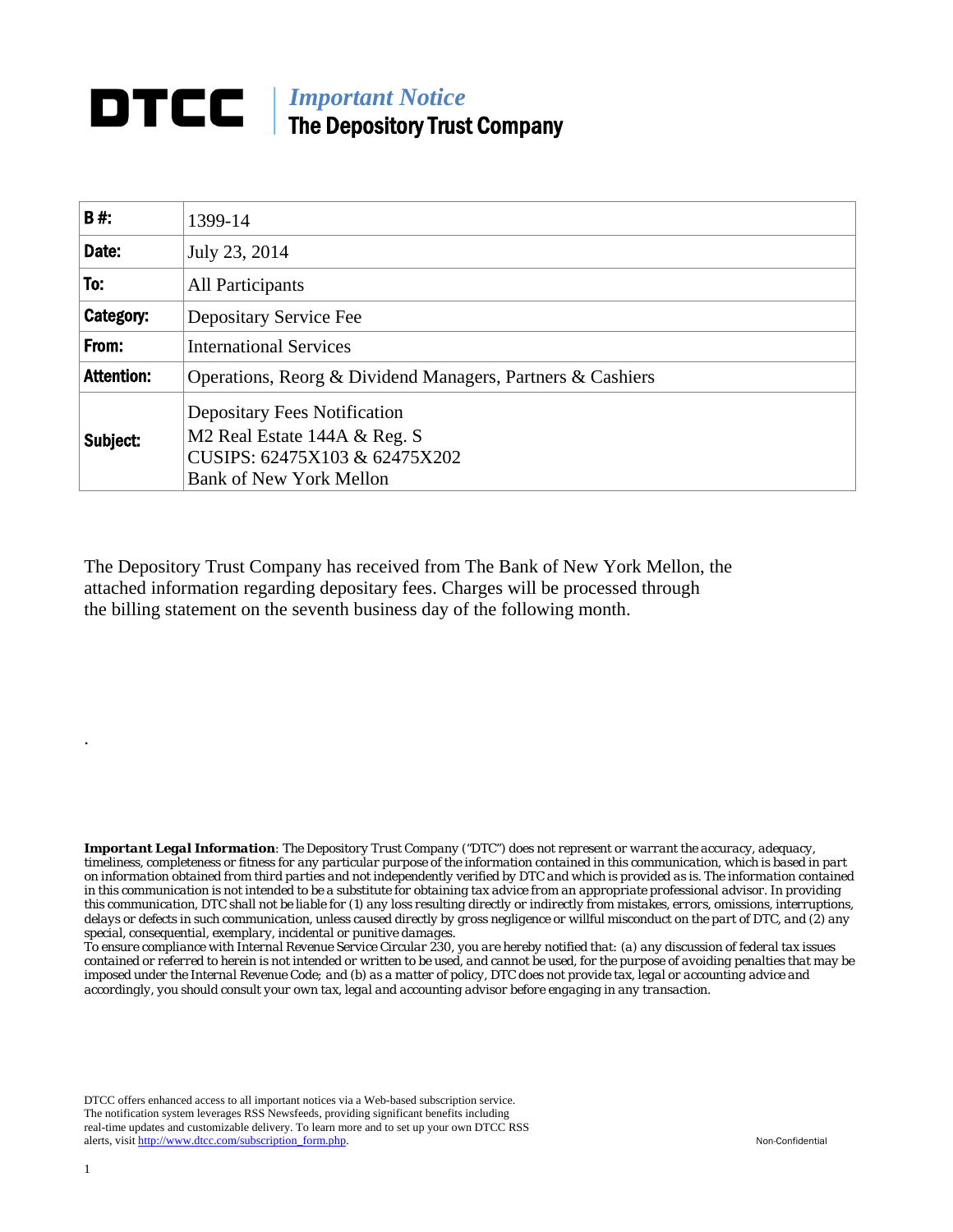

July 22, 2014

 The Bank of New York Mellon(the "Depositary") hereby represents and warrants to DTC, Euroclear, and Clearstream that it may collect and receive, pursuant to the terms and conditions of the Deposit Agreement (the "Agreement"), dated as of Sep 10, 2008 between M2 Real Estate and the Depositary, a service fee per ADR share in accordance with the table below (the "Representation"):

| Depositary:            | <b>BNYM</b>                       |
|------------------------|-----------------------------------|
| DTC#:                  | 2504                              |
| <b>Security Name:</b>  | M <sub>2</sub> Real Estate - 144A |
| <b>CUSIP:</b>          | 62475X103                         |
| <b>Security Type:</b>  | DR                                |
| Fee:                   | \$0.02                            |
| <b>Record Date:</b>    | Sep 05, 2014                      |
| <b>Billing Period:</b> | September                         |
|                        |                                   |

The Depositary hereby instructs DTC, Euroclear, and Clearstream to collect and pass-through such fees to the Depositary (the "Instruction").

Depositary hereby agrees to indemnify and hold harmless DTC, Euroclear, and Clearstream and their respective officers, directors, employees and agents (the "Indemnitees") from and against any and all Losses  $\frac{1}{1}$  and/or Legal Actions<sup>2</sup> resulting from or arising out the Representation and/or the Instruction, provided, however that such indemnity shall not extend to any Losses or Legal Actions resulting from or arising out of the negligence, willful default or fraud of DTC, Euroclear, and Clearstream (or any of their respective officers, directors, agents or employees).

Thank You,

The Bank of New York Mellon

<sup>1</sup> "Losses" means and includes all losses, liabilities, damages, judgments, payments, costs and expenses (including without limitation any reasonable costs of investigation and reasonable legal fees and expenses incurred).

<sup>2</sup> "Legal Action" means and includes any claim, counterclaim, demand, action, suit, counterclaim, arbitration, inquiry, proceeding or investigation before any federal, state or foreign court or other tribunal, or any investigative or regulatory agency or SRO.

BNY Mellon collects fees from DR holders pursuant to the terms and conditions of the DRs and the deposit agreement under which they are issued. From time to time, BNY Mellon may make payments to the issuer to reimburse and / or share revenue from the fees collected from DR holders, or waive fees and expenses to the issuer for services provided, generally relating to costs and expenses arising out of establishment and maintenance of the DR program. BNY Mellon may also transact with affiliated brokers and dealers.